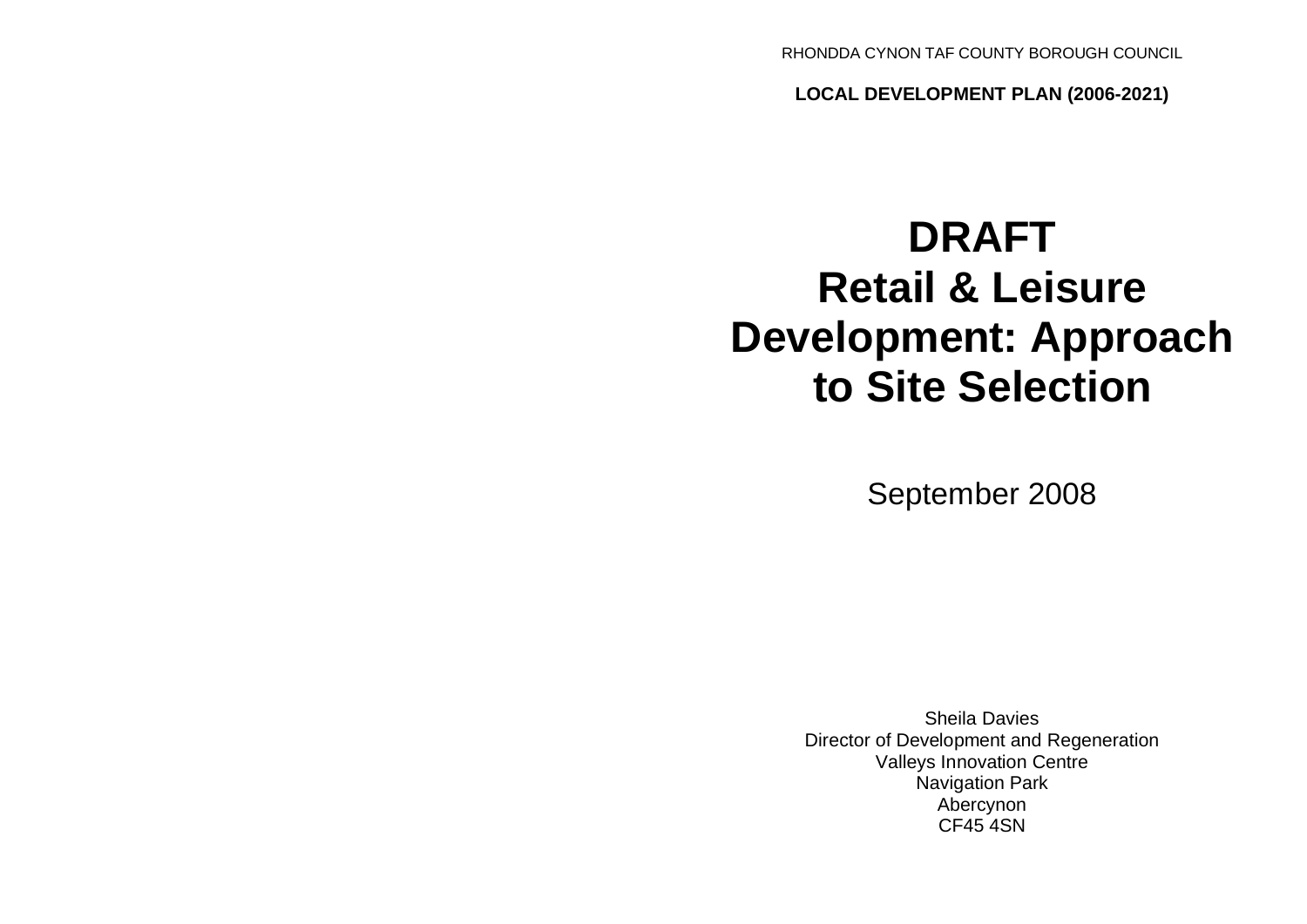# **Contents**

|                                                 | Page |
|-------------------------------------------------|------|
| 1. Introduction                                 |      |
| 2. Planning Policy                              | 4    |
| 3. Retail and Leisure Need in Rhondda Cynon Taf | 5    |
| 4. Approach to Site Selection                   | 5    |
| 5. Sites Considered by Zone                     | 8    |
| Zone 1: Aberdare & Hirwaun                      | 8    |
| Zone 2: Rhondda & Tonyrefail                    | 9    |
| Zone 3: Pontypridd & Mountain Ash               | 12   |
| Zone 4: Llantrisant / Talbot Green              | 14   |
| 6. Conclusion                                   | 18   |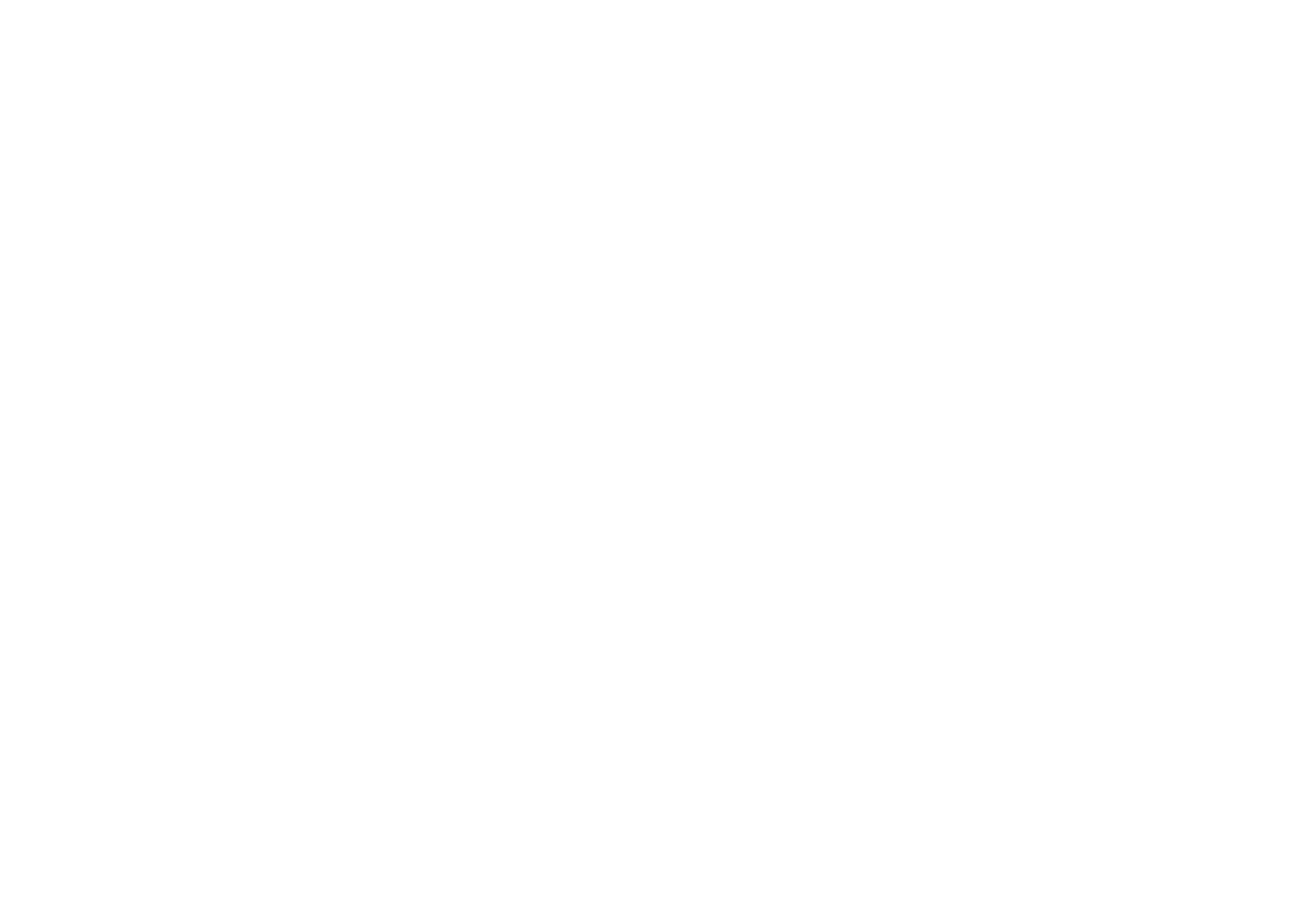#### **1. INTRODUCTION**

The research and analysis contained within this background paper has been undertaken to inform the retail aspects of the Rhondda Cynon Taf Local Development Plan (LDP). This document should be read in conjunction with the LDP Retail Topic Paper [April 2008], the Retail Capacity Assessment [March 2008], the LDP Leisure Topic Paper [April2008] and Leisure Study [2008].

The analysis has been prepared in accordance with national planning policy contained in Ministerial Interim Planning Policy Statement 02/2005.

#### **2. PLANNING POLICY**

#### *Ministerial Interim Planning Policy Statement 02/2005*

Assembly Government retail and leisure planning policy is embodied in Ministerial Interim Planning Policy Statement 02/2005 (MIPPS), which amends sections 10.1 to 10.3 of Planning Policy Wales (2002). Supplementary guidance in relation to retailing is contained in Technical Advice Note TAN 4: Retailing and Town Centres (November 1996). The Planning Policy Wales Companion Guide (2006) relates the guidance to the LDP system, identifying clear statements of national policy that should only be repeated in where local circumstance require.

The Assembly Government's objectives for retailing are to:

- Secure accessible, efficient, competitive and innovative retail provision for all the communities of Wales, in both urban and rural areas;
- Promote established town, district, local and village centres as the most appropriate locations for retailing, leisure and for other functions complementary to it.

In order to achieve this, the Assembly Government will seek to ensure that retail provision is co-located with other commercial businesses, leisure facilities, community facilities and employment. Development Plans should have a clear strategy and policies for retail development, to promote a successful retail sector supporting existing communities and centres. Plans should identify changing pressures and opportunities and devise appropriate responses to them. In deciding whether to identify sites for retail development, precedence should be given to establishing quantitative need for both convenience (food) and comparison (non-food) floorspace, before qualitative considerations are brought into play. Criteria are given for making allocations in excess of quantitative need. The sequential approach should be taken to selecting sites where there is a need to meet, giving first preference to town centre locations. A criteria based policy should be included for proposals on unallocated sites.

#### *Technical Advice Note TAN 4: Retailing and Town Centres (November 1996)*

TAN 4 outlines information requirements for retail studies, and states that applications for retail development over 2,500 m2 should be supported by an impact assessment.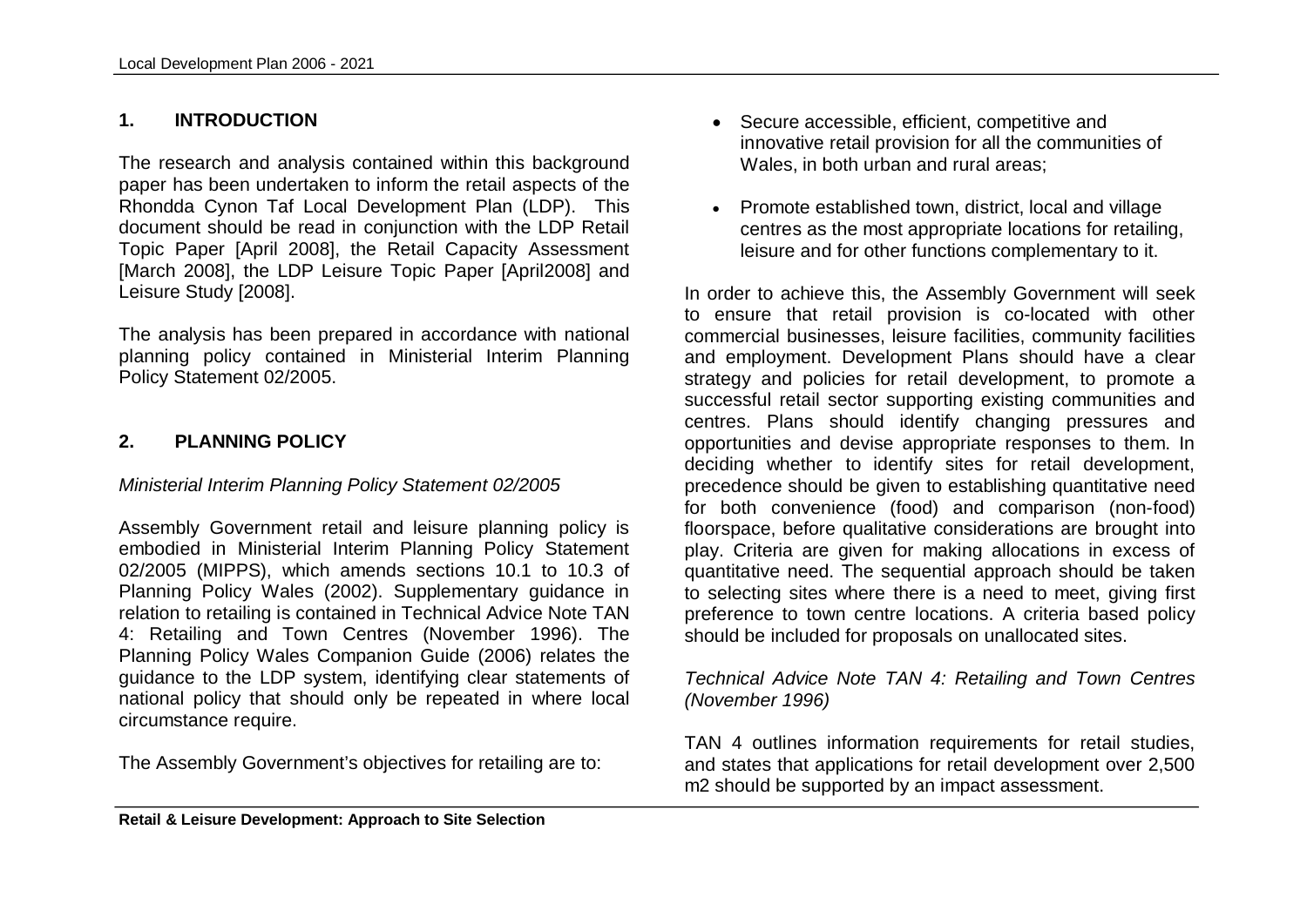# **3. RETAIL NEED IN RHONDDA CYNON TAF**

# *Rhondda Cynon Taf LDP Retail Study (2008)*

Nathaniel Lichfield & Partners originally drafted a Retail Capacity Assessment of Rhondda Cynon Taf in 2003. This was updated in 2008. The purpose of the study is to provide evidence of quantitative need for retail floorspace (floorspace for sales of both convenience (food) and comparison (nonfood) goods) between 2007 and 2021.

The quantitative analysis is based on a study area defined for the Plan Area and the surrounding catchment area, which has been divided into 8 zones for more detailed analysis. The primary catchment area broadly relates the LDP boundary and is included in zones 1-4.

The main finding is that planning commitments for retail development will meet much of the need in the early part of the plan period, and that there could be a significant comparison (non-food) goods floorspace need after 2016.

Identified quantitative need in the plan period (in addition to planning commitments) is for:

- 2,507 m2 net of convenience sales floorspace and
- 21,770 m2 of comparison sales floorspace.

This retail need is for the LDP area, and has not been disaggregated into zones.

# *Rhondda Cynon Taf LDP Leisure Study (2008)*

Nathaniel Lithchfield and Partners were appointed by the Council to undertake an assessment of outdoor leisure provision within the County Borough.

The Study builds on the findings of a baseline study which analysed the results of a household survey on leisure patterns across the County Borough which considered the opinion of residents on the qualitative aspects of the existing provision and the geographic pattern of leisure usage across the County Borough.

The Study indicates that there is no requirement for significant new provision in Rhondda Cynon Taf as a whole. A qualitative requirement for the provision of new facilities, particularly a multiplex cinema and ten pin bowling exists around Llantrisant and ten pin bowling in Aberdare.

# **4. APPROACH TO SITE SELECTION**

# *4.1 Areas of Search*

The 2008 Retail and Leisure Studies subdivides the LDP area into 4 zones. These have been used as the basis for the search for retail development sites:

| Zone 1 | Aberdare & Hirwaun                       |
|--------|------------------------------------------|
| Zone 2 | Rhondda & Tonyrefail                     |
| Zone 3 | Pontypridd & Mountain Ash                |
| Zone 4 | Llantrisant / Talbot Green and Llanharan |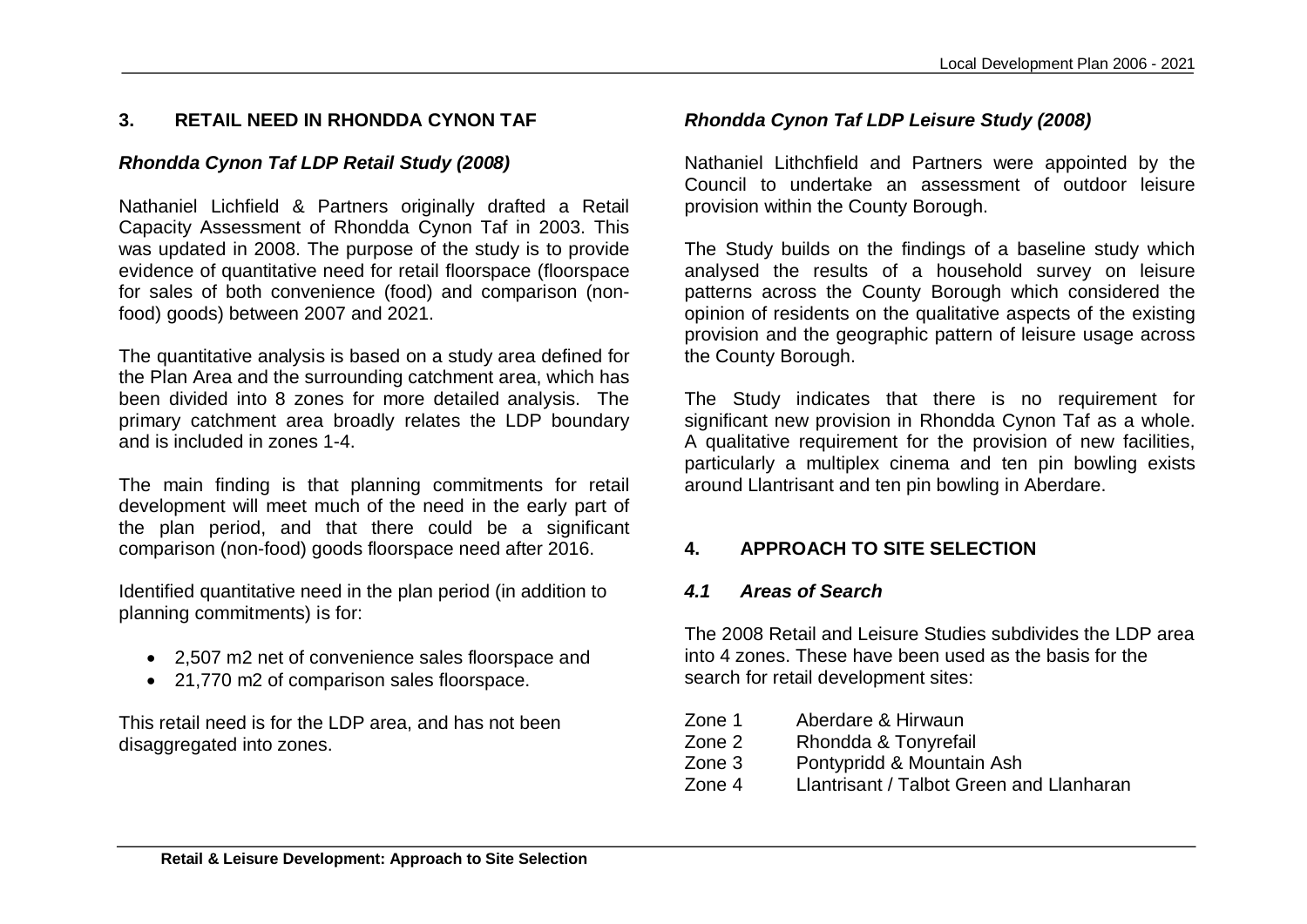#### *4.2 Site Identification*

For the purposes of retail site selection, development opportunities were identified by a number of means:

- Search of adopted Development Plans sites allocated for retail or leisure development in the adopted local plans;
- Emerging proposals development proposals with potential for retail or leisure development;
- LDP Candidate Sites sites proposed for retail or leisure development included in the LDP candidate site assessment process; and
- Planning Officer knowledge.

#### *4.3 Methodology for Assessing Sites*

Following the identification of sites, the MIPPS sets the factors that should be taken into account in considering their suitability for retail and leisure development. Paragraph 10.2.10 of the MIPPS states:

"In deciding whether to identify sites for retail and leisure developments, local planning authorities should in the first instance **consider whether there is a need for additional provision** for these uses. Such need may be quantitative to address a provable unmet demand for the provision

**Retail & Leisure Development: Approach to Site Selection**

concerned. Precedence should be accorded to establishing quantitative need for both development plan allocations before qualitative factors are brought into play. Qualitative assessment should cover both positive and negative implications. Where the current provision appears to be adequate in quantity, the need for further allocation must be fully justified in the plan. This may be the case if new provision can be located where:

- It supports the objectives and strategy of an up to date development plan or policies in the guidance;
- It is highly accessible by walking, cycling or public transport;
- It contributes to substantial reduction in car journeys;
- It contributes to co-location of facilities in existing town, district, local or village centres;
- It significantly contributes to the vitality, attractiveness and viability of such a centre; or where
- It would alleviate a lack of convenience provision in a disadvantaged area.

If there is no need for further development for retail or leisure uses, there will be no need to identify additional sites."

Paragraph 10.2.11 continues: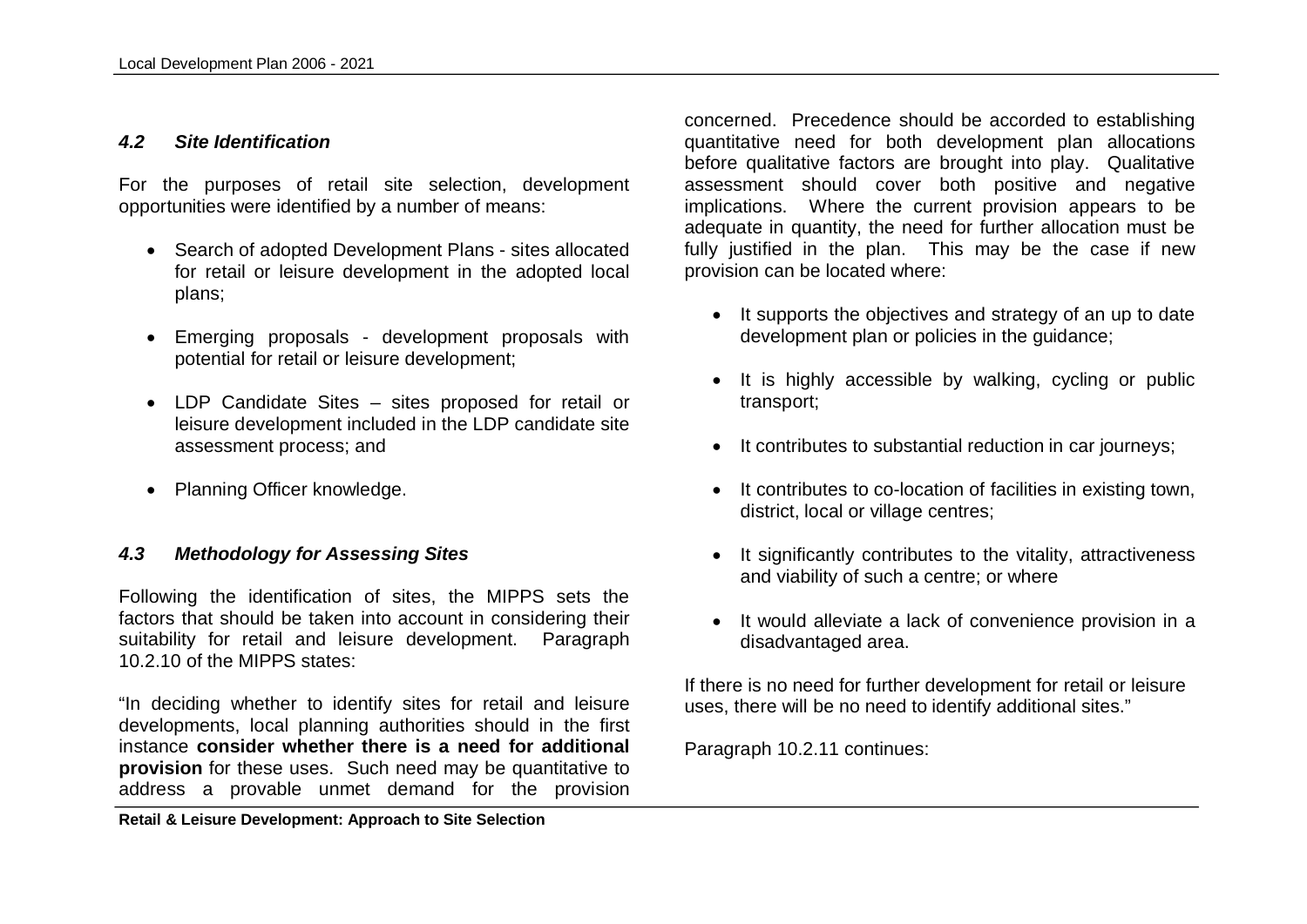Local planning authorities should **adopt a sequential approach** to selecting sites where a need is identified for such new development. The sequential approach should also be used when allocating sites for the other uses best located in existing centres (see 10.2.9). Adopting a sequential approach means that first preference should be for town centre locations, where suitable sites or buildings suitable for conversion are available. If they are not then consideration should be given to amending the boundaries of existing centres so that appropriate edge of centre sites are included as referred to in paragraph 10.2.1. Where this is not practical then district and local centres might be considered and, only then, out-of-centre sites in locations that are accessible by a choice of means of transport. When proposing a development plan allocation in an edge of centre or out-of-centre location for uses best located in an existing centre, local planning authorities must have regard to need and the sequential test and be able to fully justify the proposal."

On the basis of national planning policy, as set out in the MIPPS, the site assessment has been undertaken, taking into account the following:

- A. Relationship of site to the LDP core strategy of building sustainable communities in the north, sustainable growth in the south that benefits the whole plan area and the focussing of development in principal towns and key settlements;
- B. Relationship of the site to the LDP hierarchies of retail centres;
- C. Capacity of the sites for retail floorspace in addition to commitments;
- D. Planning constraints (ecology designations, tree preservation orders, flood risk zones, mineral resources, etc);
- MIPPS paragraph 10.2.10 criteria including the sequential approach to site selection, as defined in MIPPS paragraph 10.2.11.

# **5. SITES CONSIDERED BY ZONE**

#### **ZONE 1: ABERDARE AND HIRWAUN**

The existing centres are Aberdare (principal town) and Hirwaun (key settlement).

No sites around Aberdare were sought for retail development as existing provision and commitments in the town centre, Gadlys and Aberaman are considered sufficient. Consideration was given to leisure development. Hirwaun centre is not considered sufficient to serve the key settlement, so sites in this area are sought.

| 1.1          | <b>Robertstown Strategic Site</b>                            |
|--------------|--------------------------------------------------------------|
| <b>Notes</b> | 10 ha. Out of centre.                                        |
| Non-car      | The site is located in close proximity to                    |
|              | accessibility   Aberdare Railway and Bus Station. As part of |
|              | the strategic site, the site would be designed to            |
|              | maximise accessibility by walking, cycling and               |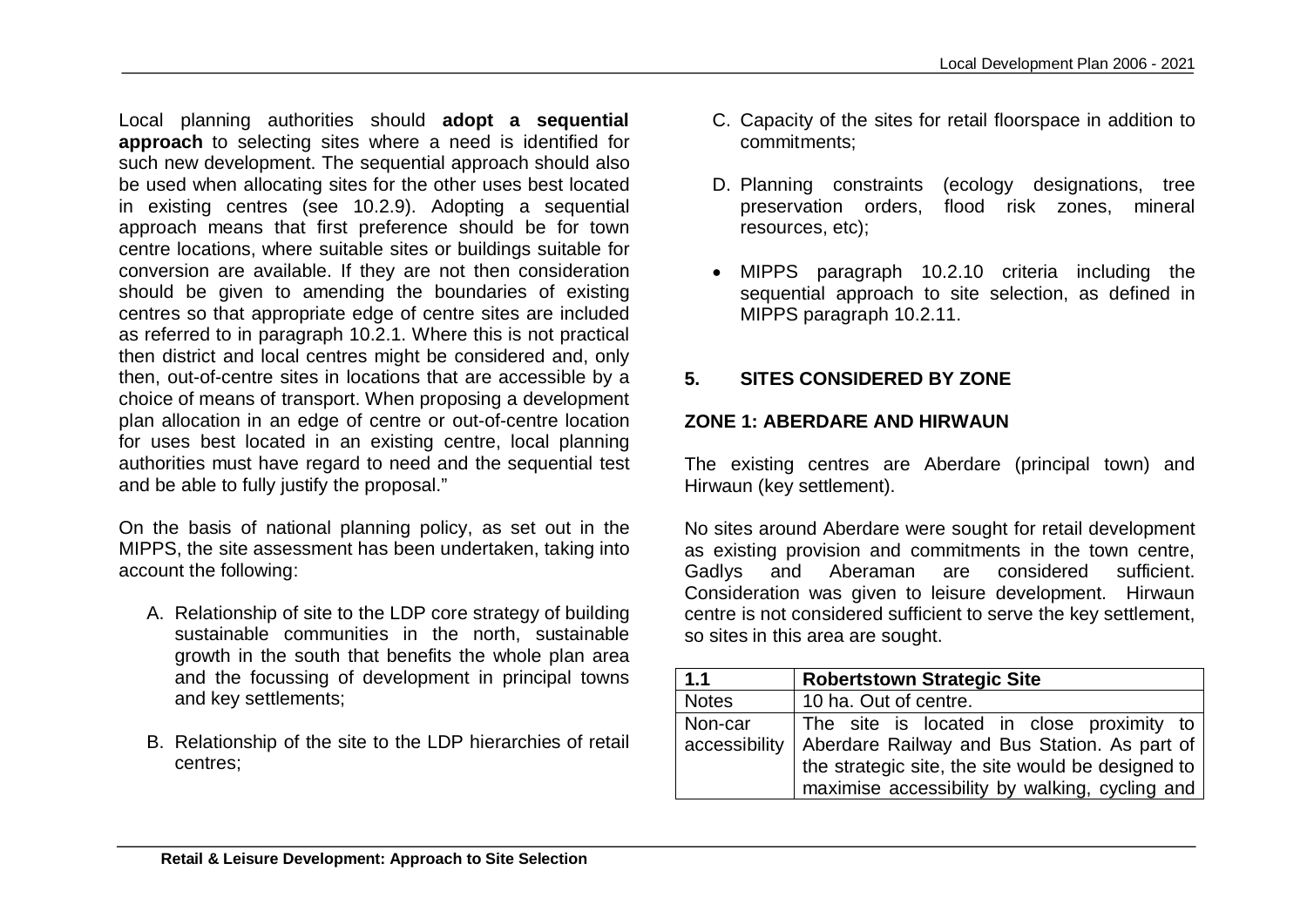|              | bus.                                                                                                                                                                        |
|--------------|-----------------------------------------------------------------------------------------------------------------------------------------------------------------------------|
| Suitability  | The potential exists for the site to be developed                                                                                                                           |
|              | for a mixture of uses including leisure                                                                                                                                     |
| Availability | As part of the strategic site, the site is<br>considered to be available. The site has a C2<br>flood risk constraint which will need to be<br>resolved prior to development |
|              | Conclusion   The site is accessible, suitable and available                                                                                                                 |
|              | for leisure use.                                                                                                                                                            |

| 1.2                      | Hirwaun: Gloucester Wagon Works site,<br><b>Penyard Road</b>                                                                                                                           |
|--------------------------|----------------------------------------------------------------------------------------------------------------------------------------------------------------------------------------|
| <b>Notes</b>             | 2.4 ha. Out of Centre.                                                                                                                                                                 |
| Non-car<br>accessibility | Accessible by walking and cycling. Close to<br>potential railway station. Not on a bus route.                                                                                          |
| Suitability              | No street frontage for visibility.<br>Poorly sited to serve residents of the strategic<br>site.                                                                                        |
| Availability             | Developer is seeking planning permission for<br>residential development.<br>Residents are seeking designation of the site<br>as a Village Green.<br>The entire site is part of a SINC. |
| Conclusion               | The site is moderately accessible, but is neither<br>suitable nor available for retail use.                                                                                            |

| $\vert$ 1.3   | Hirwaun: Bryngelli Industrial Estate               |
|---------------|----------------------------------------------------|
| Notes         | 2.1 ha. Out of Centre.                             |
| Non-car       | Accessible by walking and cycling. Not on a        |
| accessibility | bus route.                                         |
| Suitability   | The site is not visibly located in the urban area. |

|  | Retail & Leisure Development: Approach to Site Selection |  |
|--|----------------------------------------------------------|--|
|--|----------------------------------------------------------|--|

| Availability | The site is an old industrial estate that is        |
|--------------|-----------------------------------------------------|
|              | available for redevelopment.                        |
|              | Conclusion The site is moderately accessible and is |
|              | available, but is not suitable for retail use.      |

| 1.4           | <b>Hirwaun: Towers &amp; Beacons site</b>          |
|---------------|----------------------------------------------------|
| <b>Notes</b>  | 1.4 ha. Out of Centre.                             |
| Non-car       | Accessible by walking and cycling. Not on a        |
| accessibility | bus route.                                         |
| Suitability   | The site is not visibly located in the urban area. |
|               | Although visible from the A465, the route to the   |
|               | site from the A465 would be inconvenient.          |
| Availability  | Although the site is vacant, planning permission   |
|               | granted for residential<br>been<br>has             |
|               | redevelopment.                                     |
| Conclusion    | The site is moderately accessible, but is neither  |
|               | suitable nor available for retail use.             |

| 1.5           | Hirwaun: North of Rhigos Road                      |
|---------------|----------------------------------------------------|
| <b>Notes</b>  | 2.5 ha. Out of Centre.                             |
| Non-car       | Accessible by walking and cycling. On a bus        |
| accessibility | route.                                             |
| Suitability   | Most of the site is designated either SSSI or      |
|               | SINC. The C2 flood risk zone affects the centre    |
|               | of the site. Only 0.3 hectares is not constrained. |
| Availability  | The site is a Candidate Site [151] for the LDP,    |
|               | and is therefore regarded as available.            |
| Conclusion    | The site is accessible and available, but is not   |
|               | suitable for retail use.                           |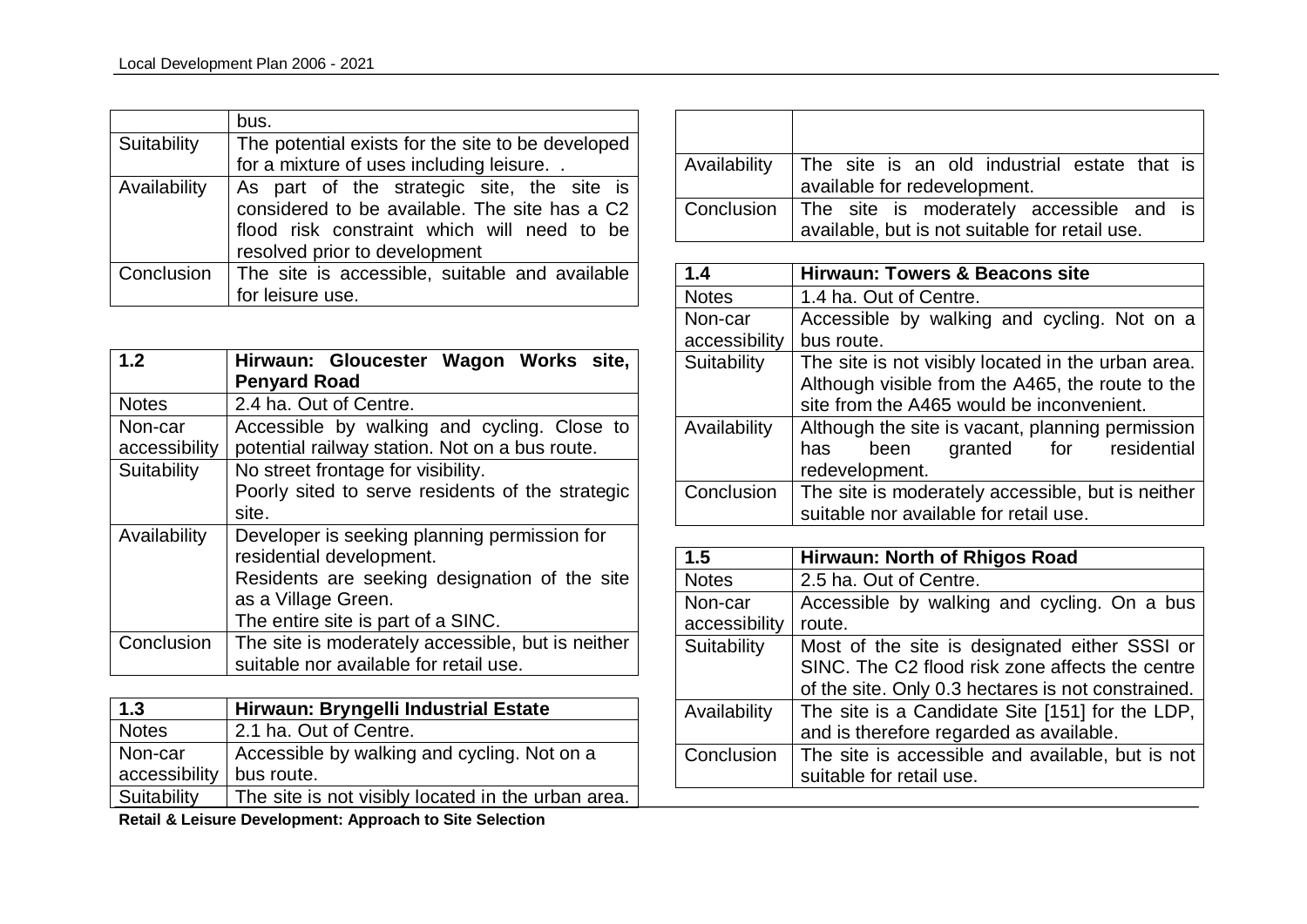| 1.6           | <b>Hirwaun: Strategic Site</b>                      |
|---------------|-----------------------------------------------------|
| <b>Notes</b>  | 109 ha. Out of centre.                              |
| Non-car       | As part of the strategic site, the site would be    |
| accessibility | designed to maximise accessibility by walking,      |
|               | cycling and bus.                                    |
| Suitability   | There is potential to design the development as     |
|               | a new centre for Hirwaun to serve both the          |
|               | strategic site and the existing urban area.         |
| Availability  | Part of an extensive SINC affects the strategic     |
|               | site, but there is scope for mitigation of the loss |
|               | by improvement of the unaffected habitat.           |
|               | As part of the strategic site, the site is          |
|               | considered to be available.                         |
| Conclusion    | The site is potentially accessible, suitable and    |
|               | available for retail use.                           |

#### **Conclusions for Zone 1**

Of the 6 sites considered, only the site within the Hirwaun Strategic Site is potentially accessible, suitable and available for retail use.

Retail development of this site would contribute to the sustainability of a settlement in the Northern Strategy Area, and would contribute to the focussing of development in a key settlement.

Hirwaun is listed as a level 2 centre in the Northern Strategy Area retail hierarchy, but the existing centre is small to fulfil this role. The site has the capacity to provide a new centre of appropriate size for the key settlement.

As the retail site need not be affected by the SINC, there are no identified planning constraints.

The MIPPS criteria are considered met, as the development would provide a new centre in a disadvantaged area.

The sequential approach has only identified the one site to meet retail need in Zone 1 and Hirwaun.

The Robertstown Strategic Site is potentially accessible, suitable and available for leisure use.

The significant planning constraint on the brownfield site is a flooding constraint. The use proposed is not a highly vulnerable use and can be ameliorated.

The MIPPS criteria are considered met and the development can provide enhanced leisure provision in the Principal Town of Aberdare.

#### **ZONE 2: RHONDDA AND TONYREFAIL**

The existing centres are Ferndale, Porth, Treorchy, Tonypandy and Tonyrefail (all key settlements).

No sites in Rhondda and Tonyrefail were sought for leisure development as existing provision is considered sufficient.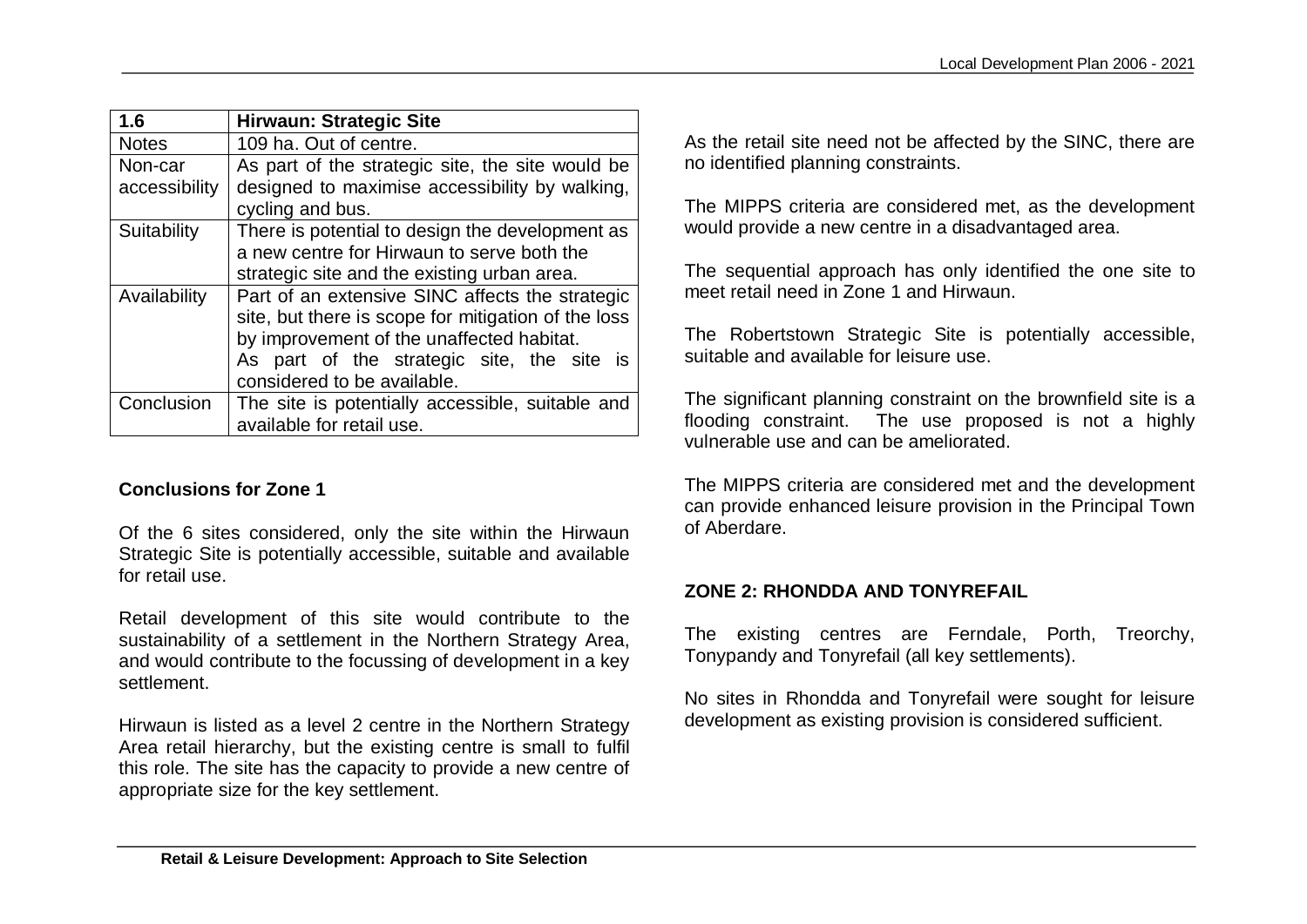| 2.1           | <b>Porth: Bus Station</b>                        |
|---------------|--------------------------------------------------|
| <b>Notes</b>  | 1.9 ha. Out of centre.                           |
| Non-car       | The site is accessible by walking and cycling.   |
| accessibility | The site is on a bus route. There is a train     |
|               | station in Porth centre.                         |
| Suitability   | The site is well located to serve residents of   |
|               | both Rhondda Fawr and Rhondda Fach               |
|               | valleys.                                         |
| Availability  | The site is in flood risk zone B: zone C2 only   |
|               | affects the fringe of the site.                  |
|               | The site is allocated for retail development in  |
|               | the adopted Local Plan and planning              |
|               | permission has been granted in the past.         |
|               | The site is still occupied by bus operators that |
|               | require relocation.                              |
|               | Third party land required for service access     |
|               | from Aber-rhondda Road is not available.         |
| Conclusion    | The site is accessible and suitable, but is not  |
|               | available for retail use.                        |

| 2.2           | <b>Treorchy: Cae Mawr Industrial Estate</b>      |
|---------------|--------------------------------------------------|
| <b>Notes</b>  | 2.7 ha. Out of centre.                           |
| Non-car       | Accessible by walking and cycling. Bus route is  |
| accessibility | about 200m away. Train station in Treorchy       |
|               | centre.                                          |
| Suitability   | The site lacks street frontage for visibility.   |
|               | Access may be difficult to achieve.,             |
| Availability  | Part of the site is allocated for employment     |
|               | development in the adopted Local Plan.           |
|               | Parts of the site are in the C2 flood risk zone. |
| Conclusion    | The site is moderately accessible<br>and         |

moderately suitable for retail use. The site is potentially available if it is not required for B1 B2 B8 development.

| 2.3                      | <b>Trealaw: Ynys Field</b>                                                                                                                                                                                                                    |
|--------------------------|-----------------------------------------------------------------------------------------------------------------------------------------------------------------------------------------------------------------------------------------------|
| <b>Notes</b>             | 1.8 ha. Out of centre.                                                                                                                                                                                                                        |
| Non-car<br>accessibility | The site is located on a bypass. There is poor<br>accessibility by walking, cycling and bus.<br>Trealaw railway station is about 300m to the<br>east.                                                                                         |
| Suitability              | The site would be visibly located on the A4058.                                                                                                                                                                                               |
| Availability             | The site is allocated for bulky comparison<br>goods retailing in the adopted Local Plan.<br>Planning permission for this has been granted<br>in the past.<br>The site is in a C2 flood risk zone. A SINC<br>affects only the southern margin. |
| Conclusion               | The site is suitable and available for bulky<br>goods retailing, but suffers from poor non-car<br>accessibility.                                                                                                                              |
| 2.4                      | <b>Tonyrefail: West of Mill Street (Case Pallets)</b>                                                                                                                                                                                         |
| <b>Notes</b>             | 0.88 ha. Edge of Centre.                                                                                                                                                                                                                      |
| Non-car<br>accessibility | The site is accessible by walking and cycling.<br>The site is close to a bus route.                                                                                                                                                           |
| Suitability              | The site lacks frontage to Mill Street for<br>visibility. The site is small and narrow.                                                                                                                                                       |
| Availability             | Planning permission has been granted for<br>housing development.<br>The site is in a C2 flood risk zone.                                                                                                                                      |
| Conclusion               | The site is accessibly located, but is<br>not<br>suitable or available for retail use.                                                                                                                                                        |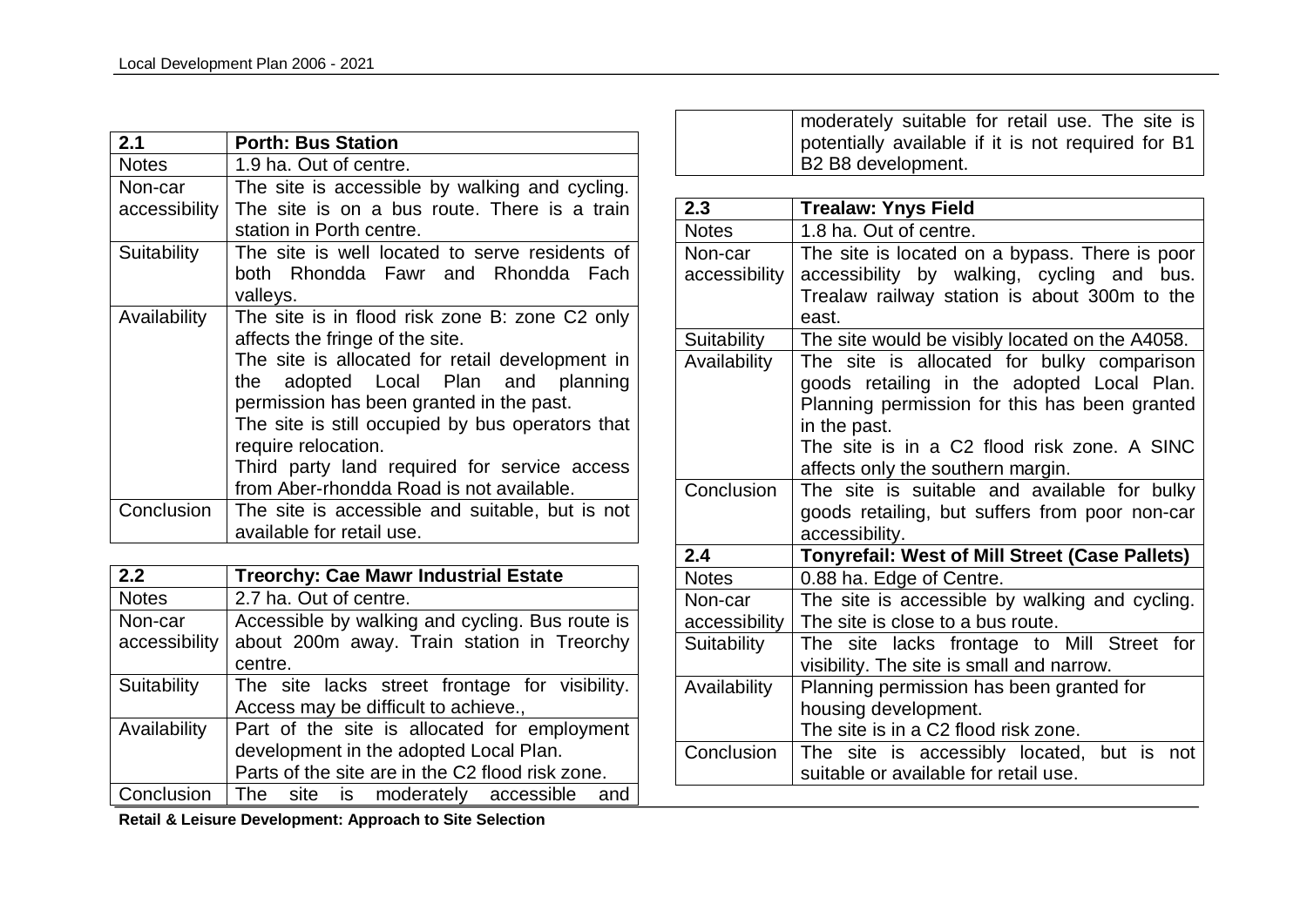| 2.5           | <b>Tonyrefail: Trane Farm</b>                  |
|---------------|------------------------------------------------|
| <b>Notes</b>  | 33 ha. Out of Centre.                          |
| Non-car       | The site is accessible by walking and cycling, |
| accessibility | and is on a bus route.                         |
| Suitability   | The main road frontage would be a visible and  |
|               | accessible location.                           |
| Availability  | The site is a candidate site for a housing     |
|               | allocation in the LDP.                         |
|               | SSSI occupies part of main road frontage.      |
| Conclusion    | The site is accessible, and part of the main   |
|               | road frontage is potentially suitable and      |
|               | available for retail use.                      |

| 2.6           | Tonyrefail: Padfield Industrial<br>Estate,      |
|---------------|-------------------------------------------------|
|               | <b>Gilfach Road</b>                             |
| <b>Notes</b>  | 5.6 ha. Out of Centre.                          |
| Non-car       | The site is accessible by walking and cycling,  |
| accessibility | and is on a bus route.                          |
| Suitability   | The main road frontage would be a visible and   |
|               | accessible location.                            |
| Availability  | The site is a candidate site for a housing      |
|               | allocation in the LDP.                          |
| Conclusion    | The site is accessible, and the main road       |
|               | frontage is potentially suitable and available. |

| 2.7           | <b>Tonyrefail: East of Mill Street</b>         |
|---------------|------------------------------------------------|
| <b>Notes</b>  | 5.4 ha. Out of centre.                         |
| Non-car       | The site is accessible by walking and cycling. |
| accessibility | The site is close to a bus route.              |
| Suitability   | Frontage to the required High Street - Mill    |
|               | Street link road would provide the site with   |

|              | good visibility.                                                                                                                                                                                                                  |
|--------------|-----------------------------------------------------------------------------------------------------------------------------------------------------------------------------------------------------------------------------------|
| Availability | The site is fairly level.<br>The site is part of candidate sites for residential<br>and community or general development.<br>A link road is required from High Street to Mill<br>Street. The existing club building would have to |
|              | be relocated.                                                                                                                                                                                                                     |
| Conclusion   | The site is accessible, suitable and available<br>for retail use.                                                                                                                                                                 |

#### **Conclusions for Zone 2**

Of the 7 sites considered, Cae Mawr has some potential only if the site is not required for B1 B2 B8 development; Ynys Field has potential only for bulky goods retailing; Trane Farm, Padfield and Mill Street have potential.

# **Tonyrefail**

Of the three Tonyrefail sites, the site East of Mill Street is easily the closest to the existing retail centre, and therefore in sequential terms, is the preferable site.

Retail development of this site among the residential development proposals for Tonyrefail would contribute to sustainable growth in the Southern Strategy Area, and would contribute to the focussing of development in a key settlement.

Tonyrefail is listed as a level 2 centre in the Southern Strategy Area retail hierarchy, but the existing centre is small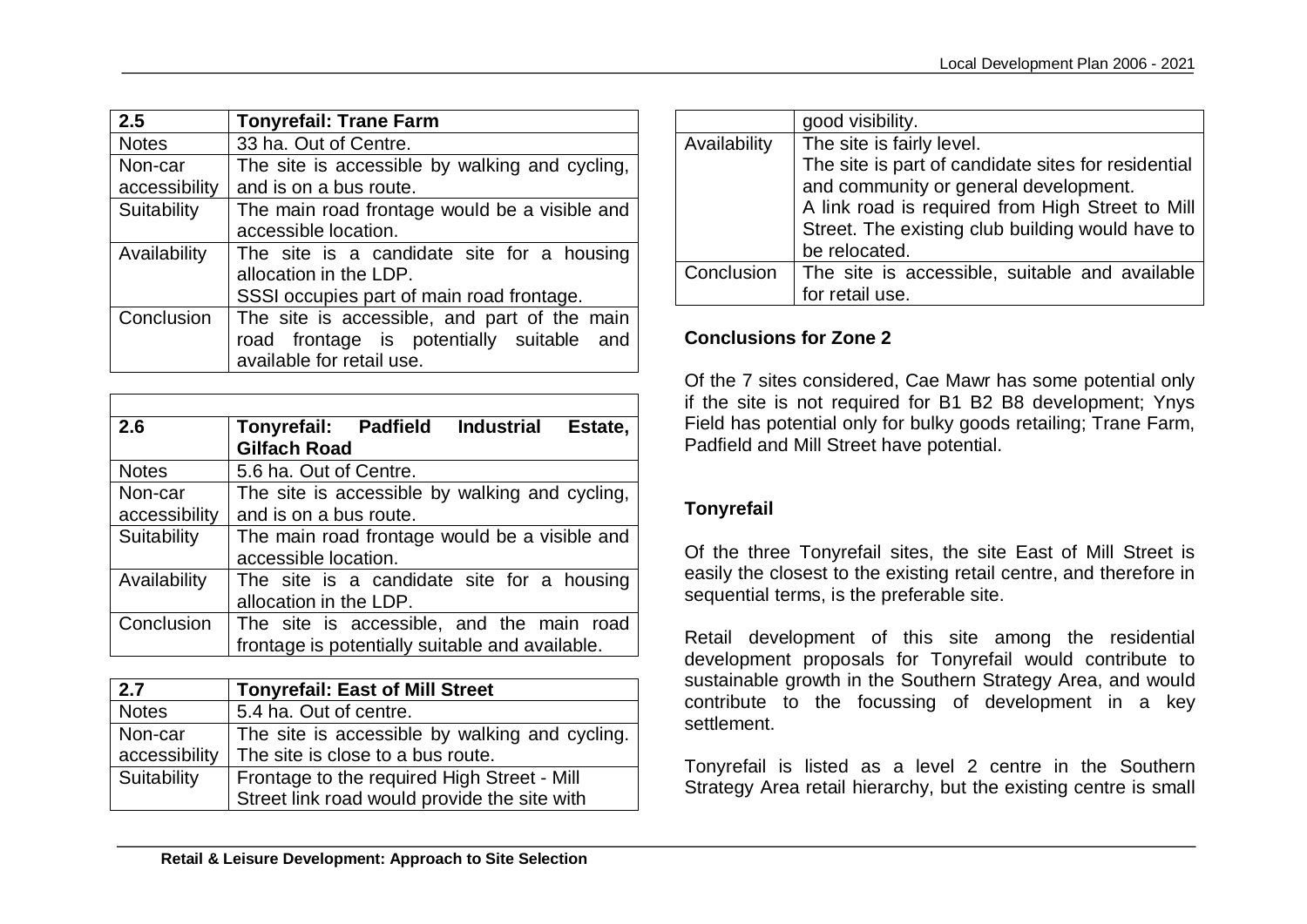to fulfil this role. The site would augment the existing centre so that retail provision is of an appropriate scale for the key settlement.

As part of a larger land allocation, the site has capacity for the floorspace needed to provide Tonyrefail with appropriate scale retail facilities.

There are no designations presenting planning constraints.

The MIPPS criteria are considered met, as the development would provide retail development close to the existing centre in an accessible location that would reduce the need for residents to travel out of Tonyrefail for shopping.

#### **ZONE 3: PONTYPRIDD AND MOUNTAIN ASH**

The existing centres are Pontypridd (principal town) and Mountain Ash (key settlement).

No sites in Pontypridd and Mountain Ash were sought for leisure development as existing provision is considered sufficient.

| 3.1          | <b>Pontypridd</b><br>Pontypridd: land adjoining<br><b>Retail Park (Brown Lenox)</b>                                                                                                                                    |
|--------------|------------------------------------------------------------------------------------------------------------------------------------------------------------------------------------------------------------------------|
| <b>Notes</b> | 2.4 hectares. Say 3,500 m2 for a foodstore or<br>5,500 m2 for a comparison scheme. The site is<br>outside the retail centre of Pontypridd, but there<br>is potential to regard the site as part of the town<br>centre. |

Non-car accessibility The site is accessible by walking and cycling. Bus and rail stations are in Pontypridd town centre. Suitability The site adjoins an established out-of-centre comparison goods retail park, and is highly visible form the A470. A foodstore has been refused in view of the Angharad Walk commitment in Pontypridd town centre. Availability  $\Box$  The site is vacant. A C2 flood risk zone affects the fringe of the site. Conclusion The site is moderately accessible. The site is suitable for a comparison scheme, or if the Angharad Walk commitment is not continued, for a foodstore as well. The site is available.

| 3.2           | Pontypridd: Pontypridd Retail Park                                                                                         |
|---------------|----------------------------------------------------------------------------------------------------------------------------|
| <b>Notes</b>  | 2.6 ha. Edge of centre.                                                                                                    |
| Non-car       | The site is accessible by walking and cycling.                                                                             |
| accessibility | There are bus and train stations in the town                                                                               |
|               | centre.                                                                                                                    |
| Suitability   | The site is visible from main roads.                                                                                       |
| Availability  | The site is a fully developed retail park. There<br>may be limited scope for additional floorspace<br>in mezzanine floors. |
| Conclusion    | The site is accessible and suitable, but the<br>availability of space for any additional<br>floorspace is limited.         |
|               |                                                                                                                            |

| $\vert 3.3 \vert$ | <b>Pontypridd: Sardis Road Rugby Ground</b> |
|-------------------|---------------------------------------------|
| Notes             | 2.5 ha. Edge of centre.                     |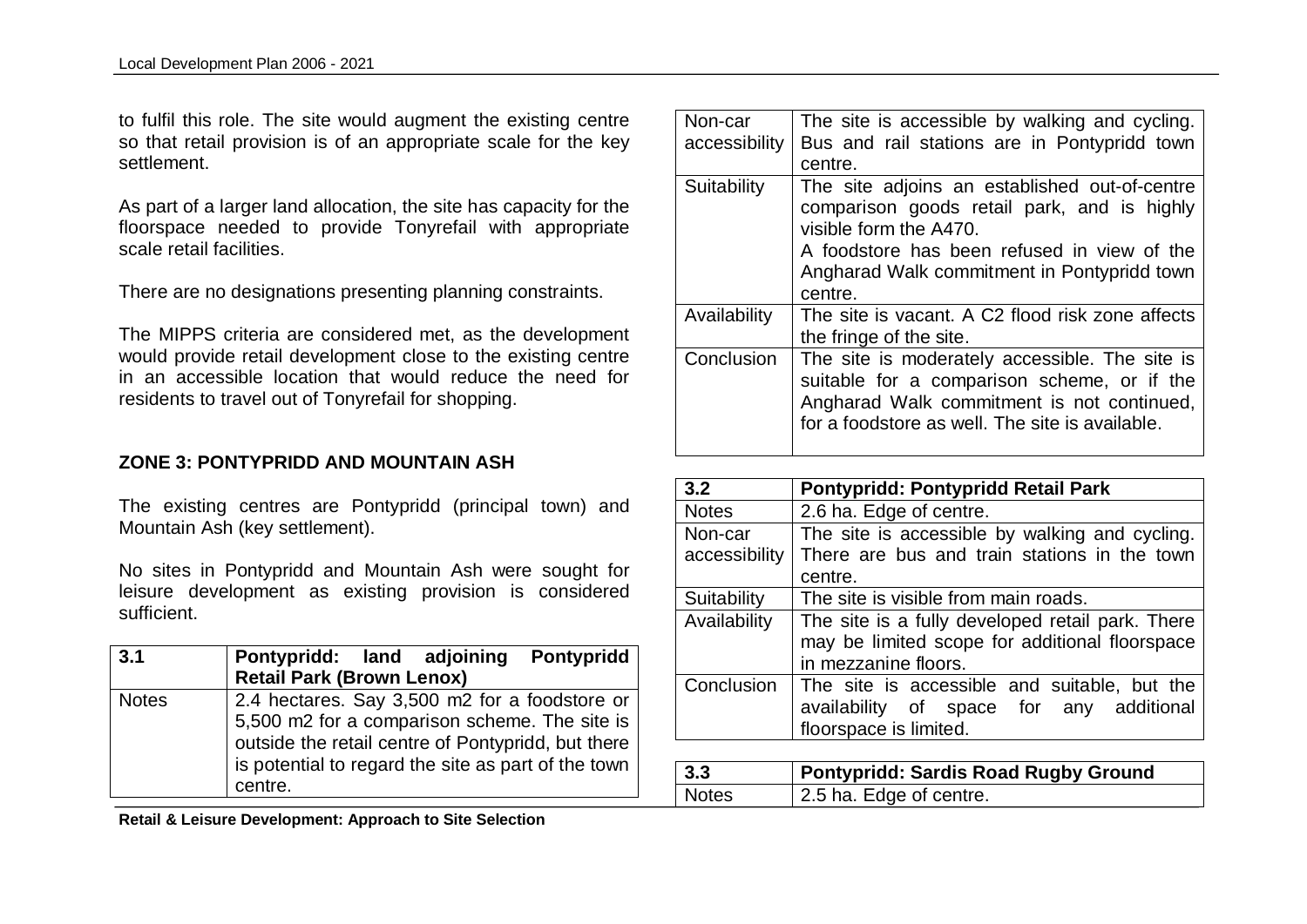| Non-car       | The site is accessible by walking and cycling.     |
|---------------|----------------------------------------------------|
| accessibility | There are bus and train stations in the town       |
|               | centre.                                            |
| Suitability   | The site lacks visibility from main roads.         |
| Availability  | The site is a candidate site for allocation in the |
|               | LDP for unspecified development.                   |
|               | The rugby ground would have to be relocated        |
|               | in the Pontypridd area.                            |
|               | A C2 flood risk zone and a tree preservation       |
|               | order affect the fringes of the site.              |
| Conclusion    | The site is moderately accessible, but lacks       |
|               | suitability and availability.                      |

| 3.4           | <b>Mountain Ash: Oxford Street</b>                                                                                                                                                                                                                                                                                                                      |
|---------------|---------------------------------------------------------------------------------------------------------------------------------------------------------------------------------------------------------------------------------------------------------------------------------------------------------------------------------------------------------|
| <b>Notes</b>  | 0.15 ha. Say 950 m2. In centre.                                                                                                                                                                                                                                                                                                                         |
| Non-car       | The site is accessible by walking, cycling, bus                                                                                                                                                                                                                                                                                                         |
| accessibility | and train.                                                                                                                                                                                                                                                                                                                                              |
| Suitability   | The site fronts the main street in the middle of<br>the retail centre of Mountain Ash                                                                                                                                                                                                                                                                   |
| Availability  | The site is vacant, in single ownership and<br>subject to attempts to obtain permission for<br>development.<br>The site is within a C2 flood risk zone, although<br>the site slopes so that there is least risk at the<br>level of Oxford Street. The flood risk constraint<br>is considered resolvable through working with<br>the Environment Agency. |
| Conclusion    | The site is accessible, suitable, and subject to a<br>satisfactory Flood Consequences Assessment,<br>available.                                                                                                                                                                                                                                         |

#### **Conclusions for Zone 3**

The search for land in Zone 3 is limited by existing development. Most undeveloped land is either too steep or subject to flood risk.

Of the 4 sites considered, one in Pontypridd and one in Mountain Ash are considered accessible, suitable and available.

#### **Pontypridd**

Retail development of the Pontypridd site would contribute to sustainable growth that benefits Rhondda Cynon Taf as a whole, particularly as the site is accessible from both Strategy areas. It would also contribute to the focussing of new development opportunities in the principal towns.

The site relates to a centre listed at level 1 in the Southern Strategy Area retail hierarchy.

The site has the capacity to make a significant contribution to meeting retail need in the LDP area.

There are no planning constraints.

The MIPPS criteria are considered met, as it relates well to the principal town, and there are no sequentially preferable sites.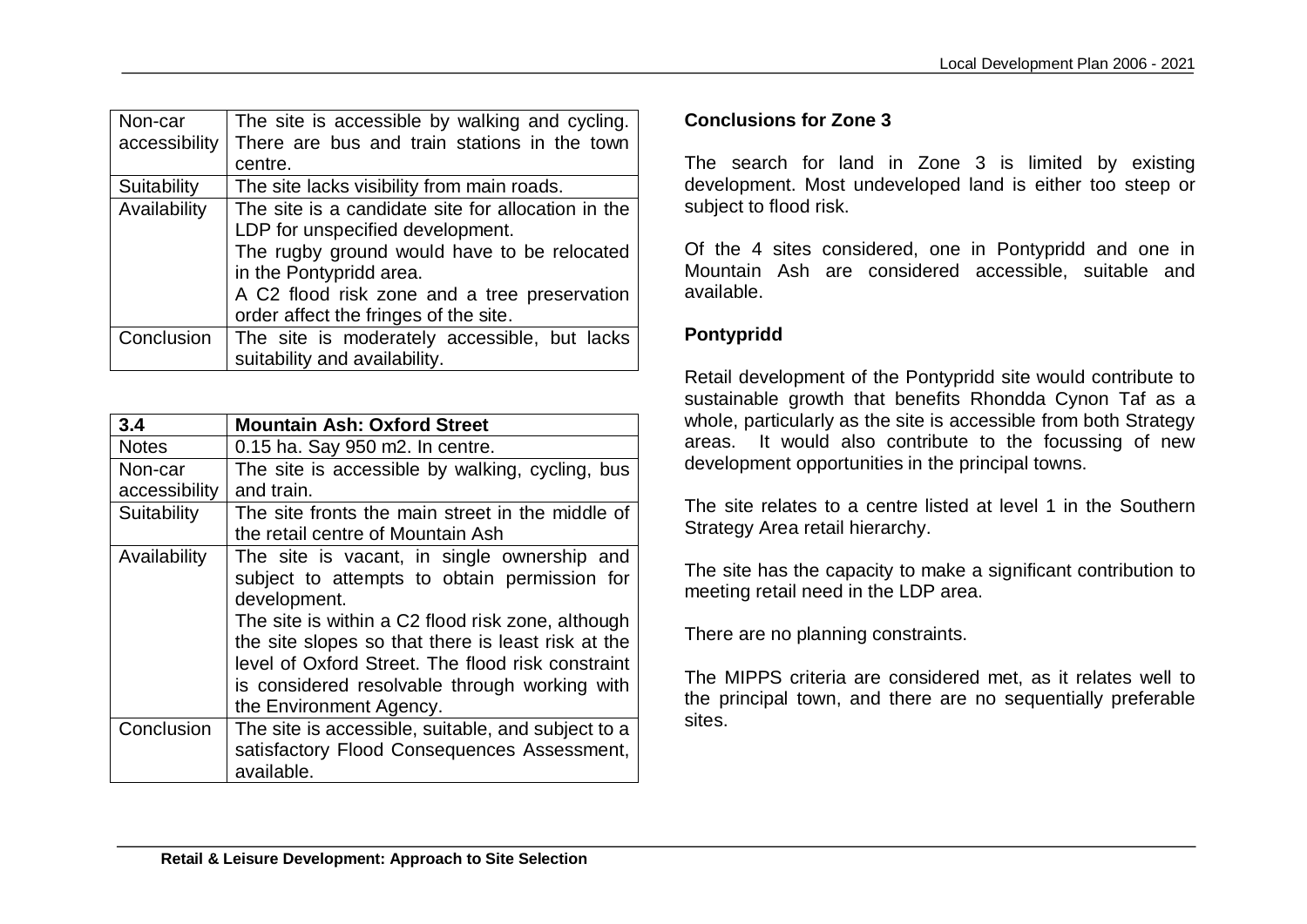#### **Mountain Ash**

Retail development of the Mountain Ash site would contribute to the sustainability of a settlement in the Northern Strategy Area, and would contribute to the focussing of development in a key settlement.

The site is in a centre listed at level 2 in the Northern Strategy Area retail hierarchy.

The site would make a small but significant contribution to meeting retail need in the LDP area.

The MIPPS criteria are considered met, as the site is within an existing centre in a disadvantaged area.

As an in-centre site, it complies with the sequential approach to site selection.

#### **ZONE 4: LLANTRISANT / TALBOT GREEN**

The existing centres are Llantrisant / Talbot Green (principal town) and Llanharan (key settlement).

| 4.1           | <b>Talbot Green: Golf Course</b>                  |
|---------------|---------------------------------------------------|
| <b>Notes</b>  | 28 ha. Edge of Centre.                            |
| Non-car       | The site is accessible by walking and cycling     |
| accessibility | and is close to a bus route.                      |
| Suitability   | The site lacks main road frontage for visibility. |
| Availability  | The site is not available unless a replacement    |
|               | golf course is provided.                          |

|            | The site is not a candidate site for allocation in<br>the LDP.<br>Hummocky topography is a constraint on the<br>southern half (the land is a terminal moraine in<br>the Ely valley).<br>The flatter northern half is subject to C2 flood<br>risk.<br>There is a SINC designation on the northern<br>fringe. |
|------------|-------------------------------------------------------------------------------------------------------------------------------------------------------------------------------------------------------------------------------------------------------------------------------------------------------------|
|            | The whole site is within the Talbot Green /<br>Ynysyplwm Green Wedge designation of the<br>adopted Rhondda Cynon Taf (Taff Ely) Local<br>Plan (GW10).                                                                                                                                                       |
| Conclusion | The site is accessible, but is neither suitable<br>nor available.                                                                                                                                                                                                                                           |

| 4.2                      | Talbot Green: Glamorgan Vale Retail Park                                                                                                                                                                                                           |
|--------------------------|----------------------------------------------------------------------------------------------------------------------------------------------------------------------------------------------------------------------------------------------------|
| <b>Notes</b>             | 4.9 ha. Out of Centre.                                                                                                                                                                                                                             |
| Non-car<br>accessibility | Access is available from the A473 Talbot Green<br>bypass and via a 500m footpath alongside the<br>A4119 dual carriageway from the existing retail<br>park.                                                                                         |
| Suitability              | The Pontyclun to Beddau railway proposal<br>(adopted Local Plan policy t4) separates the<br>rear of the site from the rear of Tesco Extra in<br>the existing centre.<br>It has good visibility from the A473 bypass and<br>A4119 dual carriageway. |
| Availability             | The site is developed and occupied as a retail<br>park.<br>may be limited scope for additional<br>There<br>floorspace in mezzanine floors.                                                                                                         |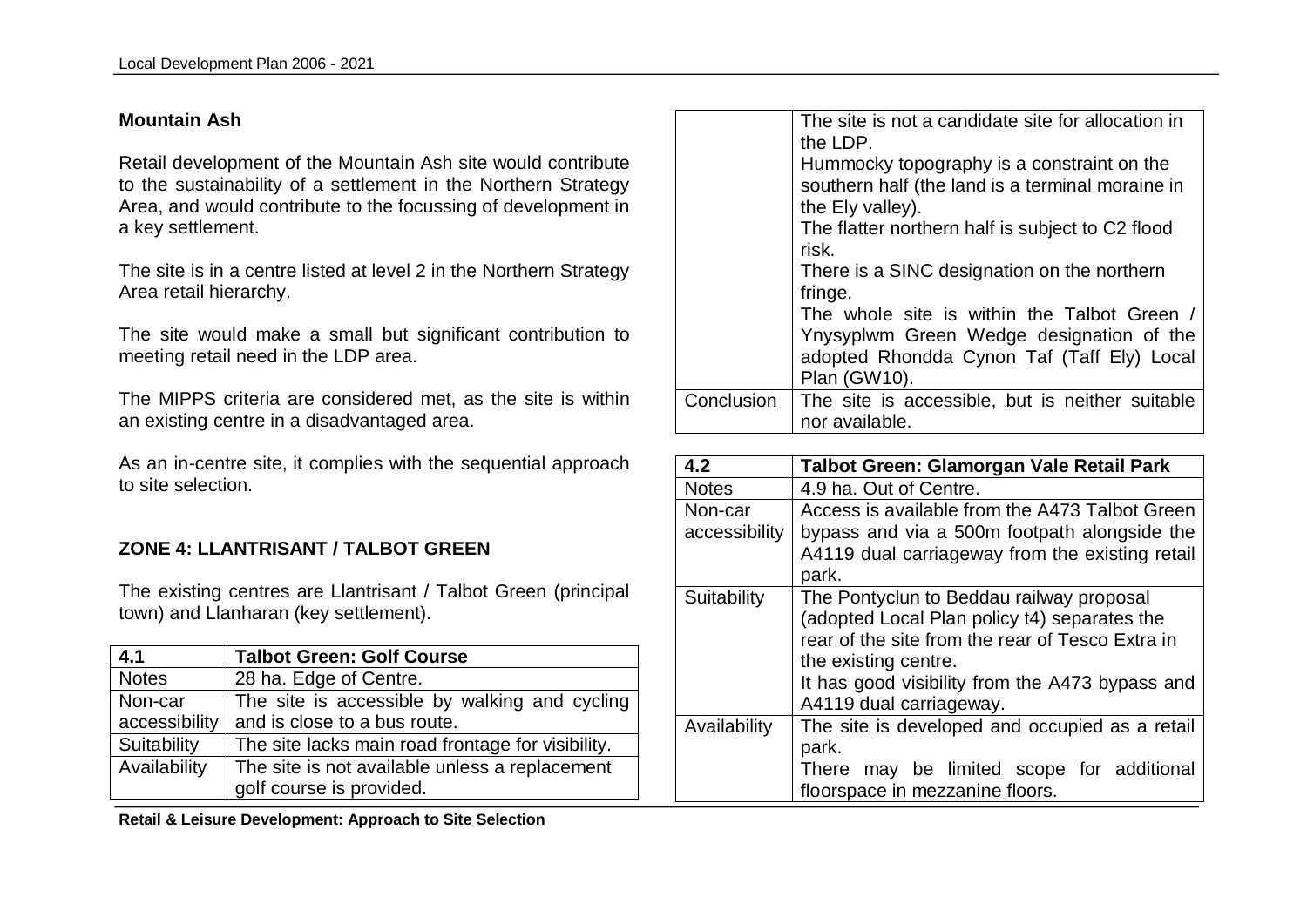| Conclusion   The site has poor non-car accessibility, relates |
|---------------------------------------------------------------|
| to the bypass and is fully developed already.                 |

| 4.3           | <b>Talbot Green: Pant Marsh</b>                                                                                                                                                                                                                                                                                                     |
|---------------|-------------------------------------------------------------------------------------------------------------------------------------------------------------------------------------------------------------------------------------------------------------------------------------------------------------------------------------|
| <b>Notes</b>  | 12.48 ha. Out of Centre.                                                                                                                                                                                                                                                                                                            |
| Non-car       | Access is available from the A473 Talbot Green                                                                                                                                                                                                                                                                                      |
| accessibility | bypass.                                                                                                                                                                                                                                                                                                                             |
| Suitability   | The site has good visibility from the A473                                                                                                                                                                                                                                                                                          |
|               | bypass.                                                                                                                                                                                                                                                                                                                             |
| Availability  | The site is part of 2 candidate sites for<br>allocation in the LDP, one for a new town<br>centre, one as part of a strategic land option.<br>The land is flat.<br>The site is within a C2 flood risk zone.<br>The site is within a SINC.<br>In the adopted Rhondda Cynon Taf (Taff Ely)<br>Local Plan, the site is within a Special |
|               | Landscape Area.                                                                                                                                                                                                                                                                                                                     |
| Conclusion    | The site has poor non-car accessibility, relates<br>to the bypass and is subject to environmental<br>constraints.                                                                                                                                                                                                                   |

| 4.4           | Llantrisant: Cross Inn (land north<br>of           |
|---------------|----------------------------------------------------|
|               | <b>Mwyndy Cemetery)</b>                            |
| <b>Notes</b>  | 21.34 ha. Out of Centre.                           |
| Non-car       | There is limited accessibility for walking and     |
| accessibility | cycling.                                           |
| Suitability   | The land would be close to the A473 Cross Inn      |
|               | bypass, but lacks frontage to it for maximum       |
|               | visibility.                                        |
| Availability  | The site is a candidate site for allocation in the |
|               | LDP, as part of a strategic land option.           |

| The land is flat.                                                                              |
|------------------------------------------------------------------------------------------------|
| The majority of the land is affected by C2 flood                                               |
| risk and a SINC designation.                                                                   |
| Conclusion The site has limited non-car accessibility, relates to the bypass and is subject to |
| environmental constraints.                                                                     |

| 4.5           | <b>Mwyndy: Mwyndy Cross Industries</b>                                                            |
|---------------|---------------------------------------------------------------------------------------------------|
| <b>Notes</b>  | 24.3 ha. Out of Centre.                                                                           |
| Non-car       | There is very limited accessibility for walking                                                   |
| accessibility | and cycling. Express buses use the A4119.                                                         |
| Suitability   | There is an existing furniture retail store within                                                |
|               | the site.                                                                                         |
|               | The site has limited frontage to the A4119 for<br>visibility.                                     |
| Availability  | Part of the Mwyndy / Talbot Green strategic<br>site.                                              |
|               | Part of candidate sites for allocation of land for<br>employment and residential uses in the LDP. |
|               | Part of the site has outline permission for<br>employment development.                            |
|               | Part of the site is affected by a SINC.                                                           |
|               | Parts of the site are occupied by businesses                                                      |
|               | that would have to be relocated, possibly within                                                  |
|               | a larger development area.                                                                        |
| Conclusion    | The site has limited non-car accessibility and is                                                 |
|               | has limited suitability and availability.                                                         |

| 4.6                     | <b>Mwyndy: Mwyndy Quarry</b>                   |
|-------------------------|------------------------------------------------|
| <b>Notes</b>            | 7.9 ha. Out of Centre.                         |
| Non-car                 | Accessible by walking and cycling and from bus |
| accessibility   routes. |                                                |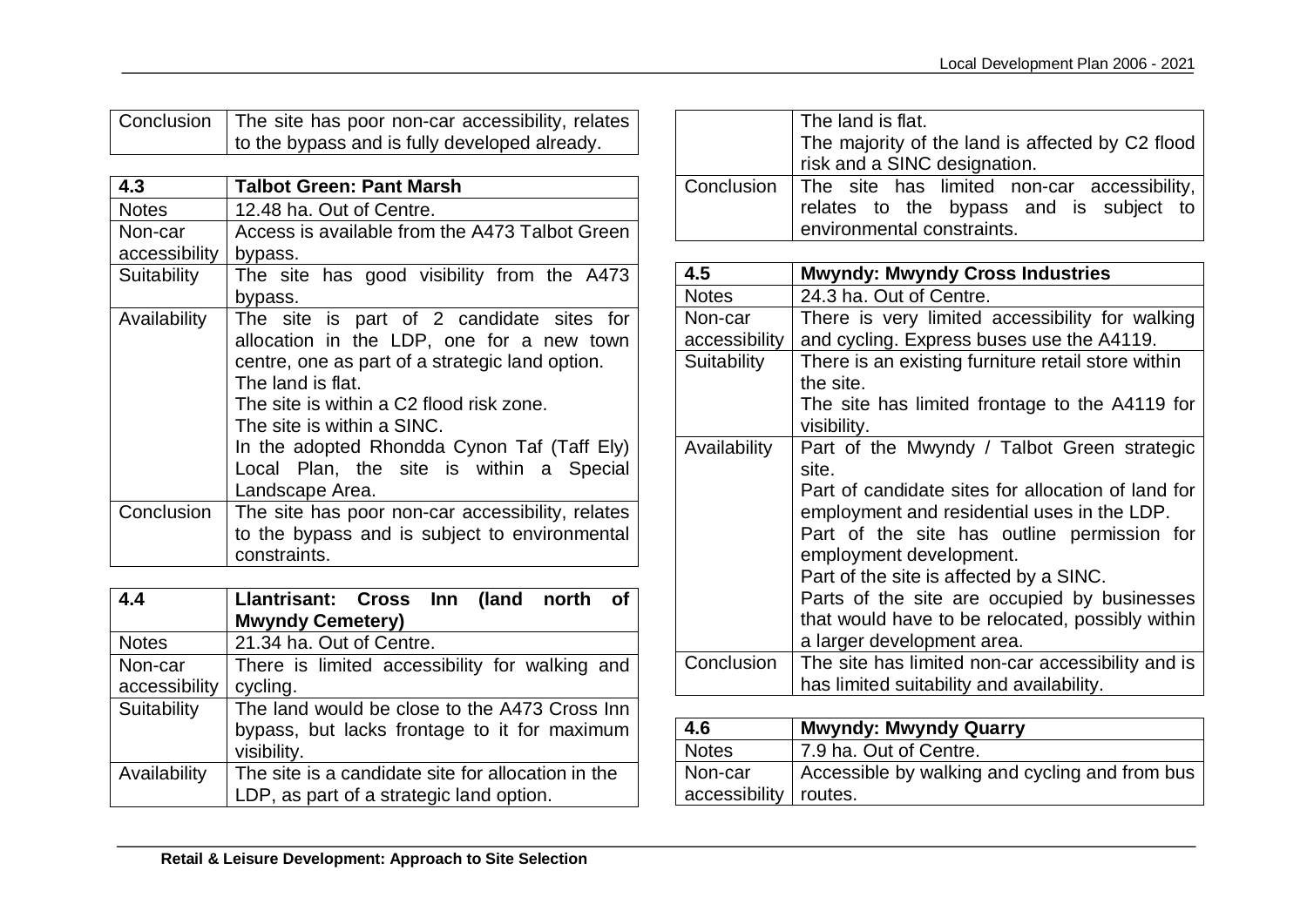| Suitability  | The site has frontage to the B4262 School<br>Road but limited visibility form the A4119.                                                                         |
|--------------|------------------------------------------------------------------------------------------------------------------------------------------------------------------|
| Availability | There are 2 partly filled quarry voids within the<br>site.<br>The whole site is a SINC.<br>TPO designations affect a significant part of the<br>site.            |
|              | There are candidate sites for allocation of the<br>land in the LDP as part of a strategic land<br>option, for inert landfill and for residential<br>development. |
| Conclusion   | The site is accessible and possibly suitable, but<br>subject to ground and environmental<br>is l<br>constraints.                                                 |

| 4.7           | Talbot Green: Purolite / Staedtler / Leekes /<br><b>Pant Marsh</b>                     |
|---------------|----------------------------------------------------------------------------------------|
| <b>Notes</b>  | 17 ha. Out of centre, but with potential to be<br>developed as a new town centre<br>to |
|               | complement the existing centre.                                                        |
| Non-car       | The site is accessible for walking and cycling                                         |
| accessibility | and is on a bus route.                                                                 |
| Suitability   | The site has frontage to the A473 Talbot Green                                         |
|               | bypass and the A4222 Cowbridge Road.                                                   |
|               | The site includes the existing Leekes                                                  |
|               | comparison goods store.                                                                |
| Availability  | The site is flat.                                                                      |
|               | The site is vacant apart from Leekes, for which                                        |
|               | there is potential to relocate in<br>any                                               |
|               | development.                                                                           |
|               | The site is a candidate site for allocation in the                                     |

LDP as a town centre. Part of the site is included in a SINC. A C2 flood risk zone affects part of the site. A sand and gravel reserve affects part of the site. Conclusion The site is accessible, suitable and, subject to ecology impact mitigation and a satisfactory flood consequences assessment, available.

| 4.8           | <b>Llanharan: Cricket Field</b>                    |
|---------------|----------------------------------------------------|
| <b>Notes</b>  | 5.1 ha. Out of Centre                              |
| Non-car       | Accessible for walking and cycling. Close to a     |
| accessibility | bus route.                                         |
| Suitability   | Close to existing small centre but poorly          |
|               | located in relation to strategic site.             |
|               | Lacks main road frontage.                          |
| Availability  | The site is a Candidate Site for allocation in the |
|               | LDP for residential or commercial development.     |
|               | Replacement sports facilities required.            |
| Conclusion    | The site is accessible, but lacks suitability and  |
|               | requires replacement of the cricket ground.        |

| 4.9           | <b>Llanharan: South of Bridgend Road</b>           |
|---------------|----------------------------------------------------|
| <b>Notes</b>  | 3.6 ha. Out of Centre.                             |
| Non-car       | Accessible for walking and cycling. On a bus       |
| accessibility | route.                                             |
| Suitability   | The site is close to local facilities.             |
|               | The site is close to the Llanilid Strategic Site.  |
|               | The site lacks a main road frontage.               |
| Availability  | The site is a Candidate Site for allocation in the |
|               | LDP for residential development.                   |
|               | The site slopes.                                   |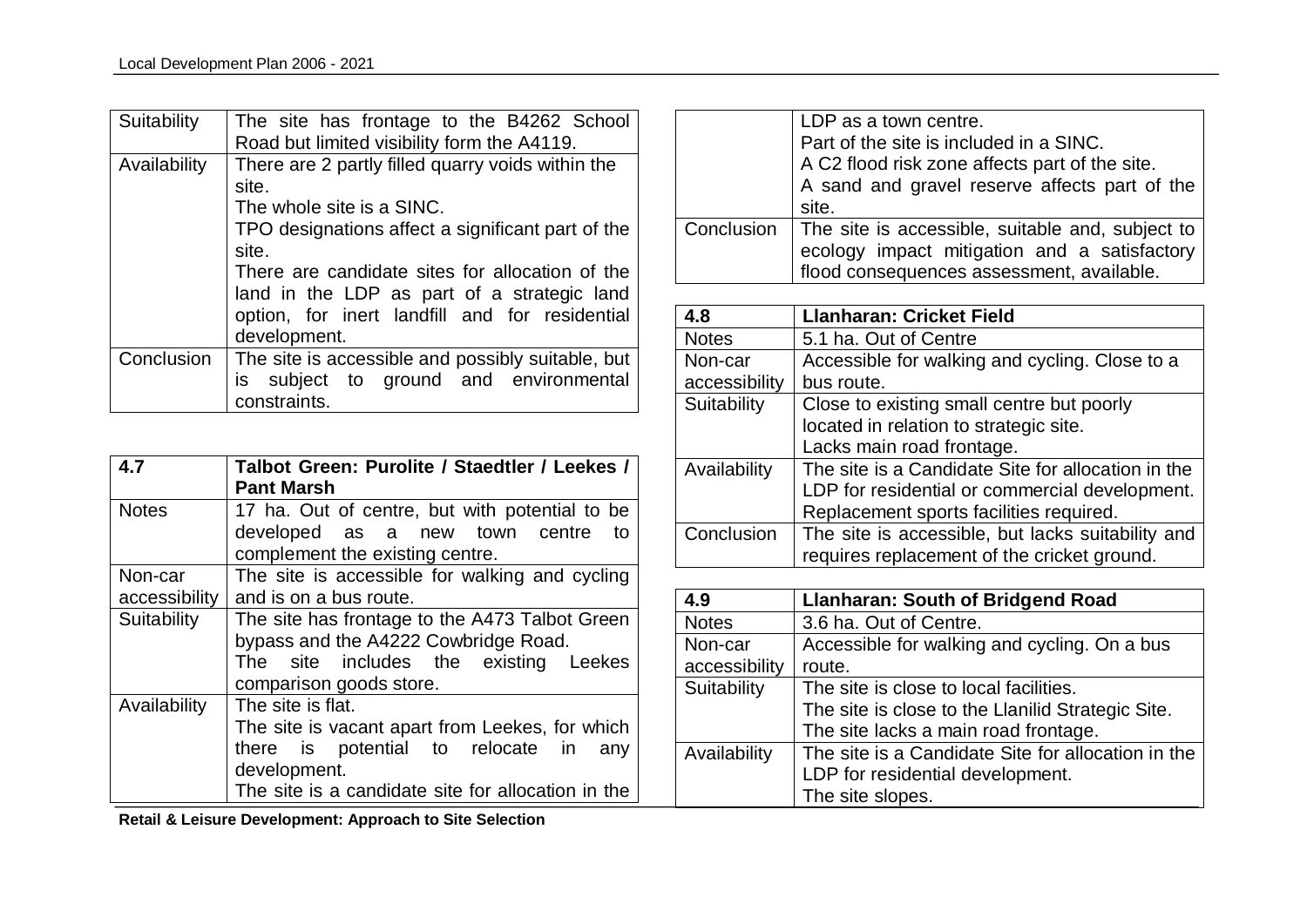Conclusion | The site is accessible, but has limited suitability and is affected by slope.

| 4.10          | <b>Llanharan: South of Brynna Road</b>              |
|---------------|-----------------------------------------------------|
| <b>Notes</b>  | 5.5 ha. Out of Centre                               |
| Non-car       | Accessible for walking and cycling. On a bus        |
| accessibility | route.                                              |
| Suitability   | The site is poorly located in relation to the       |
|               | Llanilid strategic site.                            |
|               | The site has frontage to the local distributor      |
|               | road Brynna Road.                                   |
| Availability  | The site is a Candidate Site for allocation in the  |
|               | LDP for residential development.                    |
|               | The site slopes.                                    |
| Conclusion    | The site is accessible, but has limited suitability |
|               | and is affected by slope.                           |
| 4.11          | Llanharan: Llanilid Strategic Site                  |
| <b>Notes</b>  | 400 hectares. Out of Centre                         |
| Non-car       | The site in the A473 area is accessible by          |
| accessibility | walking and cycling and is on a bus route. The      |
|               | rest of the site has planning permission for        |
|               | development incorporating<br>access                 |
|               | arrangements.                                       |
| Suitability   | The site has frontage to the A473.                  |
|               | The site relates well to the Llanharan key          |
|               | settlement but not to the Llantrisant / Talbot      |
|               | Green principal town.                               |
| Availability  | The site is either level or capable of being        |
|               | made available for development through re-          |
|               | profiling.                                          |
|               | The site in the area of the A473 is a candidate     |
|               | site for allocation in the LDP for residential      |

| development, open space, neighbourhood                      |
|-------------------------------------------------------------|
| centre, primary school and infrastructure.                  |
| SINC and a C2 flood risk zone affect only the               |
| margins of the site.                                        |
| Conclusion   The site is accessible, and suitable for local |
| retail development to serve residents of the                |
| strategic site and key settlement, but not for              |
| sub-regional retail development. The site is                |
| available.                                                  |

#### **Conclusions for Zone 4**

Of the 11 sites considered, 7 are in the Llantrisant / Talbot Green area. The other 4 are in Llanharan, although 1 (Llanilid) has the capacity for either a local or a sub-regional centre.

# **Llantrisant / Talbot Green**

Of the 7 Llantrisant / Talbot Green sites and Llanilid, only 1 site (Purolite / Staedtler / Leekes / Pant Marsh) is considered accessible, suitable, and available for a sub-regional retail and leisure development. One site (Mwyndy Cross Industries) has limited attraction, but is further away from the existing centre than the Purolite / Staedtler / Leekes / Pant Marsh site. Llanilid is discounted for its comparative distance from the existing principal town centre.

The Purolite / Staedtler / Leekes / Pant Marsh site is highly accessible from the main road network, including the A4119 that allows residents of the northern strategy area (particularly Zone 2) to benefit from the development.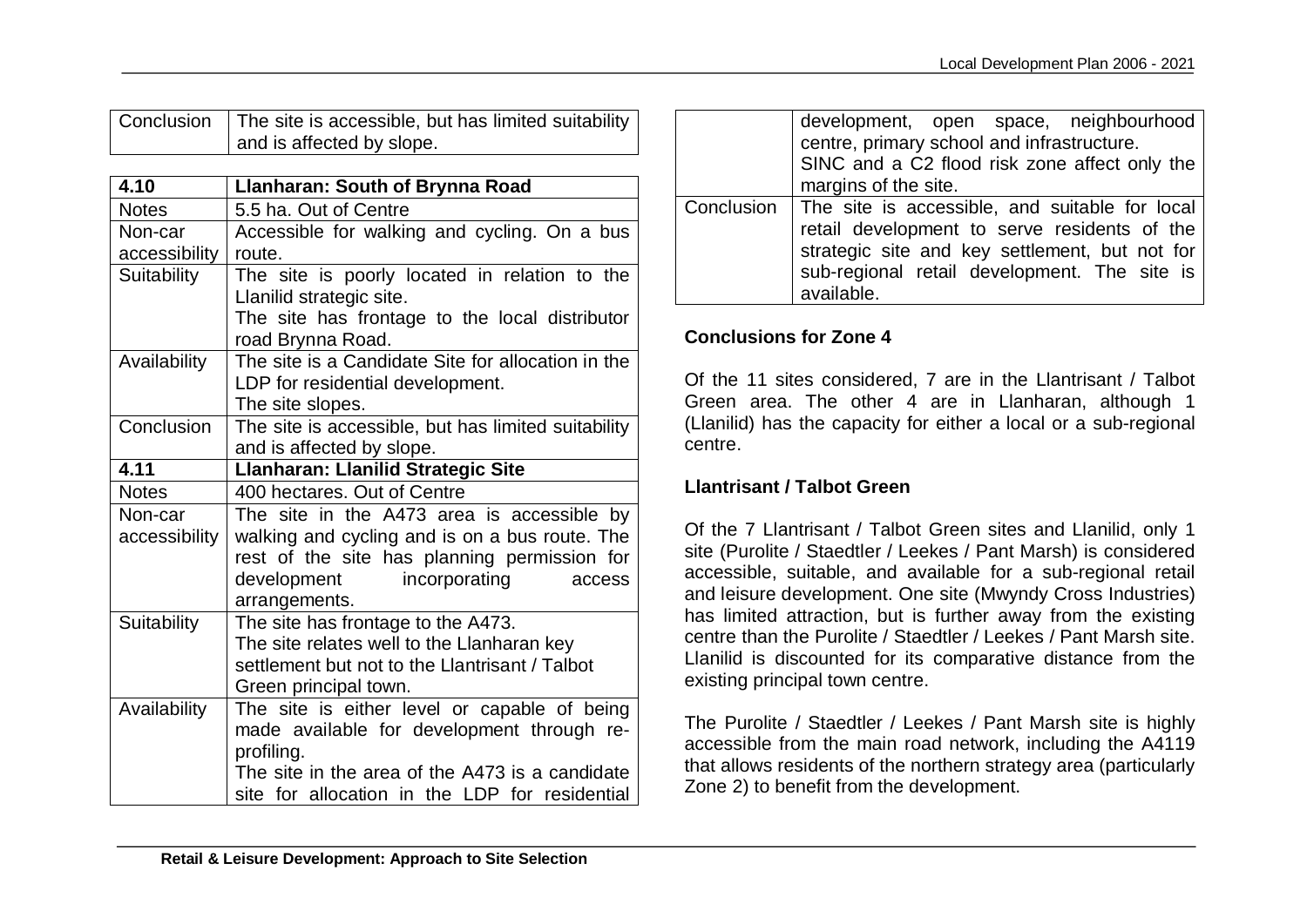The site lies within the built-up area of the Principal Town of Llantrisant / Talbot Green. The site lies as close as possible to the existing centre of Llantrisant (including Talbot Green), and can be developed as a new town centre to complement the existing centre.

The site is in a centre listed at level 1 in the Southern Strategy Area retail hierarchy.

Planning constraints are principally wildlife, flood risk and sand and gravel reserves. None of these constraints are considered likely to prevent development in practice.

Retail and leisure development on the site is considered compliant with the MIPPS criteria, since: it will support the LDP strategy; it will be highly accessible; it will reduce the need for residents to travel by car to Cardiff; it will be colocated with leisure development on the site and will have connections to the existing centre; and it will increase activity in the area, which should benefit the existing centre.

No sequentially preferable site has been identified.

#### **Llanharan**

Of the 4 Llanharan sites, only 1 is considered accessible, suitable and available (Llanilid).

Retail development of this site as part of the Llanilid Strategic Site would contribute to sustainable growth in the Southern Strategy Area, and would contribute to the focussing of development in a key settlement.

Llanharan is listed as a level 2 centre in the Southern Strategy Area retail hierarchy, but the existing centre is small to fulfil this role. The site would provide a new centre of appropriate size for the key settlement.

There are no planning constraints to prevent development.

The MIPPS criteria are considered met, as the development would provide a new centre with co-located uses in an accessible location that would reduce the need for residents to travel out of Llanharan for shopping.

The identification of this site complies with the sequential approach.

#### **6. CONCLUSION**

As a result of the site assessment process it is proposed to allocate the following sites in the emerging LDP:

#### **Retail Development:**

- Hirwaun: Strategic Site;
- Tonyrefail: East of Mill Street
- Pontypridd: land adjoining Pontypridd Retail Park (Brown Lenox);
- Mountain Ash: Oxford Street